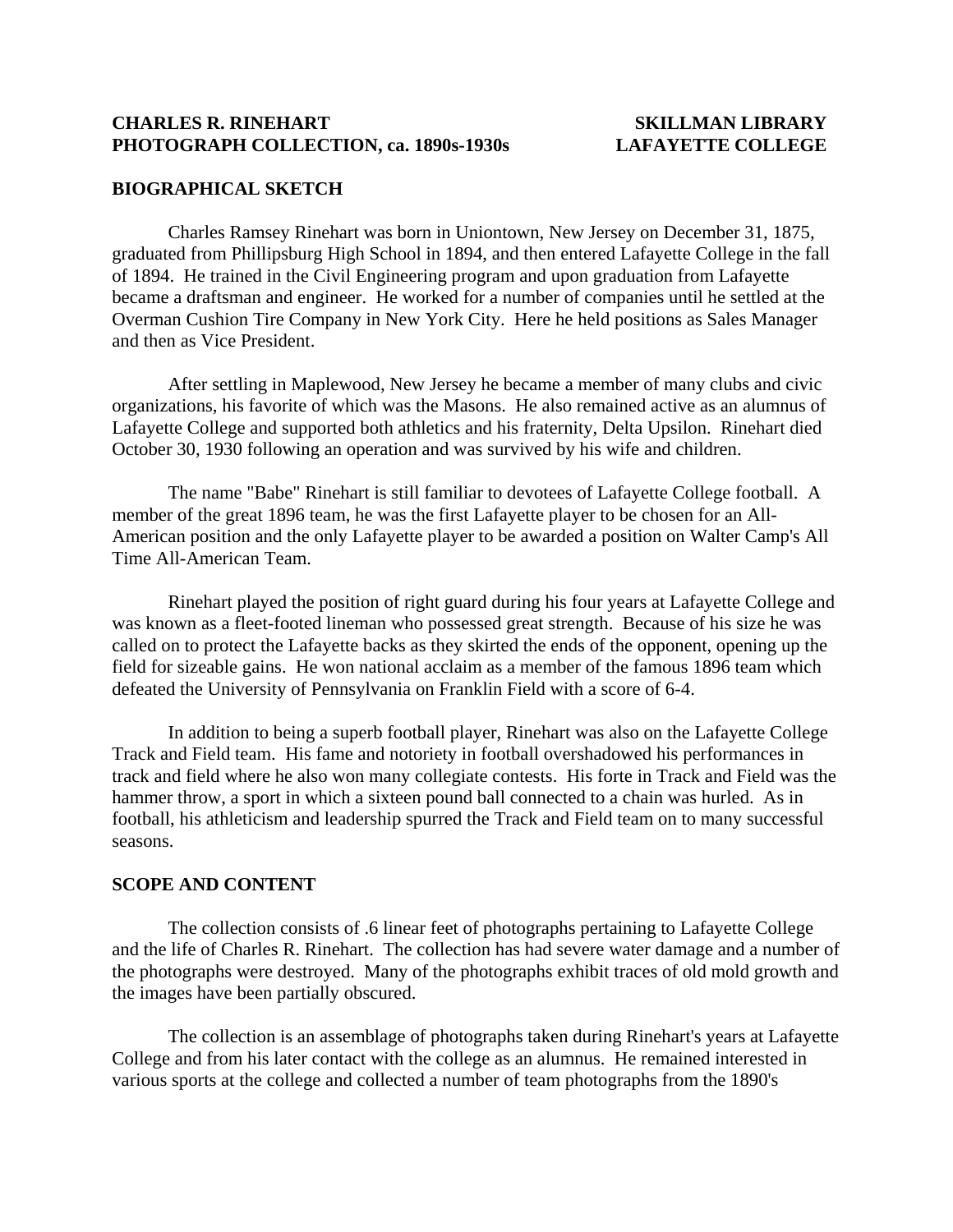# **CHARLES R. RINEHART SKILLMAN LIBRARY PHOTOGRAPH COLLECTION, ca. 1890s-1930s LAFAYETTE COLLEGE**

# through the 1930's. These early team photographs are the most interesting in the collection of images and

fill in many of gaps in the college's historical photograph collection. They have been crossreferenced accordingly.

# **INVENTORY**

# **Box 1**

Folder

- 1 15 photographs of Charles R. Rinehart, most taken during his business career - one negative
- 2 Group photographs with Rinehart in the photo -Engineering Class-1890's -Delta Upsilon-1890's -Class of 1898 photo
- 3 Photographs of Lafayette College -Old McKeen -Pardee Hall -Hogg Hall
- 4 Class of 1898 reunion photographs (3)
- 5 Football Team photographs (15) -1885, 1894-1897, n.d.
- 6 Football Team photographs (6) -1898, 1902, 1909, 1920's, n.d.
- 7 Individual photographs of football players -Edgar Furry, (Stump) Spiegel - Mumma -unidentified -unidentified